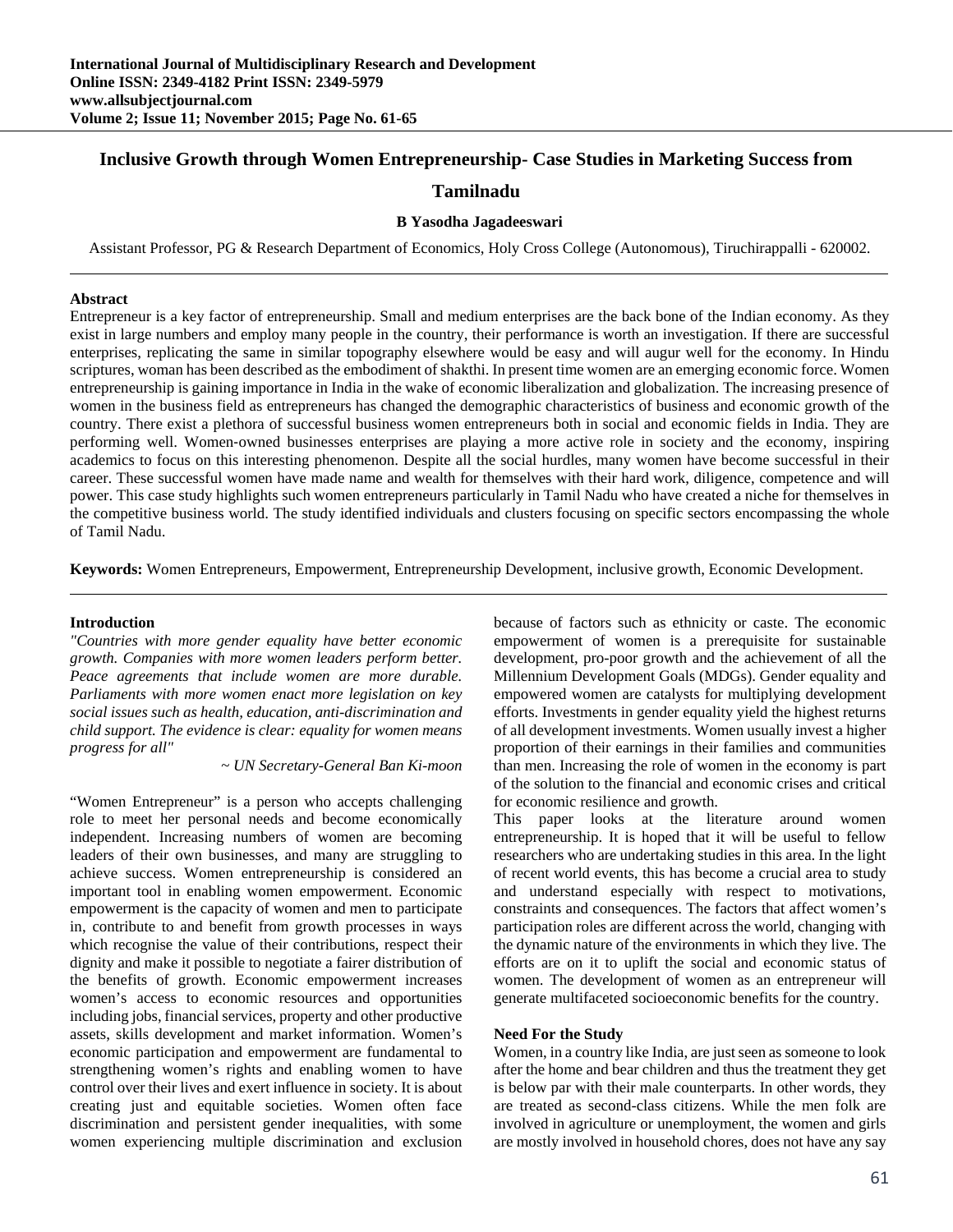in the family affairs. Excluded from receiving higher education and entirely dependent on their male counterparts, they have to bear the brunt of most of the evils like dowry, domestic violence etc. Being a masculine society, women and girls are not allowed to step out of their houses which lead to lower educational status, low confidence to face the world. In view of the financial constraints that a family faces, empowering them through skillbuilding programs would give them more avenues to earn their living and become in the process self-reliant. Such programs will also help them to raise their voice against the ill treatment accorded to them within the family or outside. All these clearly indicate that there is an imperative need to find out some alternative ways as mentioned above to tackle this burning problem; "*Self Employment through skills-building"* seems to be one of the effective ways. It implies that women, with inherent talents and having inner urge to fine-tune them to make them sources of their livelihood, indeed need some encouragement and help from various agencies working for the very cause.

## **Literature Review**

Various studies have been conducted on women entrepreneurs worldwide, and every time researcher comes up with a different solution. For a better tomorrow, we cannot ignore the half of female populations thriving to do something challenging and productive. Various support groups are actively providing business related advice to women in business, female entrepreneurs and women. Besides above women in different areas wanting to show the support that in some cases, they never had.

VKrishnamoorthy and RBalasubramani (April 2014) identified the important women entrepreneurial motivation factors and its impact on entrepreneurial success. The study identified ambition, skills and knowledge, family support, market opportunities, independence, government subsidy and satisfaction are the important entrepreneurial motivational factors. The study also concluded that 'ambition', 'knowledge and skill', 'independence' dimensions of entrepreneurial motivational has significant impact on entrepreneurial success. G. Palaniappan, C. S. Ramanigopal, A. Mani (19 March 2012) in their article analyzed that women have been successful in breaking their barriers within the limits of their homes by entering into varied kinds of professionals and services. Skill, knowledge and adaptability in business are the main reasons for women to emerge into business ventures. This study had also been carried out to analyze the motivational factors and other factors that influence women to become entrepreneurs, the major strength and weakness of women entrepreneurs and the environmental opportunities and threats which promote the entrepreneurship, and to offer suggestions to promote women entrepreneurship of selected districts in Tamilnadu. This study concluded that due to lack of training and education they are not able to survive in the market. Finance is also the major problem for women entrepreneurs.

Mallika Das (2001) conducted a thorough study on Women Entrepreneurs of small scale enterprises in India and concluded in her research that the initial problems faced by the women's in initiating a business enterprise seems to be similar to those faced by women in western countries. However, the challenges faced by Indian woman entrepreneurs seem to differ entirely from those of their counterparts and face lower levels of work family conflicts than western countries in starting and succeeding in business.

#### **Background to the Study**

This paper highlights the cases of such women entrepreneurs who have struggled and have established a mark for themselves in this male-dominated industry particularly in the state of Tamil Nadu. As the area of study is emergent, research into women entrepreneurs is necessarily exploratory in nature. The data collected were secondary in nature and the sources of data were internet, magazines and newspaper articles.

## **Scope of the Study**

This study would be of great help to the implementing agencies to bring necessary improvements in the self-help groups for attaining the overall improvement of women. The knowledge on these aspects could be used to develop strategies to motivate self-help group members for their enhanced participation in the group. Further the study would highlight the role and importance of micro enterprises in women empowerment.

#### **Case Studies**

Keeping in mind the issues related to marketing by the women entrepreneurs, the inclusive growth was given to the entrepreneurs through incentives by the government, support from NGO's, technical support from related experts and the ability to face hardships and withstand the same made these enterprises successful.

#### **Rajshree Group of Companies, Coimbatore**

Rajshree Pathy, is an eminent entrepreneur in Coimbatore, Tamil Nadu, India. She is the Chairperson and Managing Director of the Rajshree Group of Companies and Founder of India Design Forum. The Rajshree group has varied interests – Food and Agro business, Energy, Real Estate, Travel, Health and Hospitality and Arts. She also promotes performing arts and contemporary art movement in Coimbatore through the Contemplate Art Gallery and COCCA. Rajshree Pathy is the daughter of famous industrialist Shri G. Varadaraj, of PSG Families engaged in Charities and Educational Institutions for more than a century. Her father was also a former Rajya Sabha MP. She is married to S.Pathy, Chairman & Managing director of Lakshmi Mills. Rajshree Sugars and Chemicals Ltd. is a company with interests across integrated fields such as Sugar, Distillery, Power CoGeneration and Biotechnology. The range of products includes White Crystal Sugar, Alcohol, Organic Manure, Bio products and Power. A specialty Demerara Sugar is marketed under the brand name RSCL Sugar Brown. RSCL with its Corporate office in Coimbatore, has three modern sugar manufacturing units located in Tamil Nadu one at Varadaraj Nagar, Theni District, the second at Mundiampakkam, Villupuram District and the third at Gingee, Villupuram District. RSCL also has a Sugar factory located at Zaheerabad, Medak District in Andhra Pradesh.

#### **Dream Weaver, Chennai**

To dream big is normal but to wake up and work hard to realize that dream calls for extraordinary boldness and confidence. That is why it is said that 'the road to success runs uphill'. While history is replete with people who have achieved success in their own unique way under mottled circumstances, the success story of the mother daughter duo Cheryl and Denise of Chennai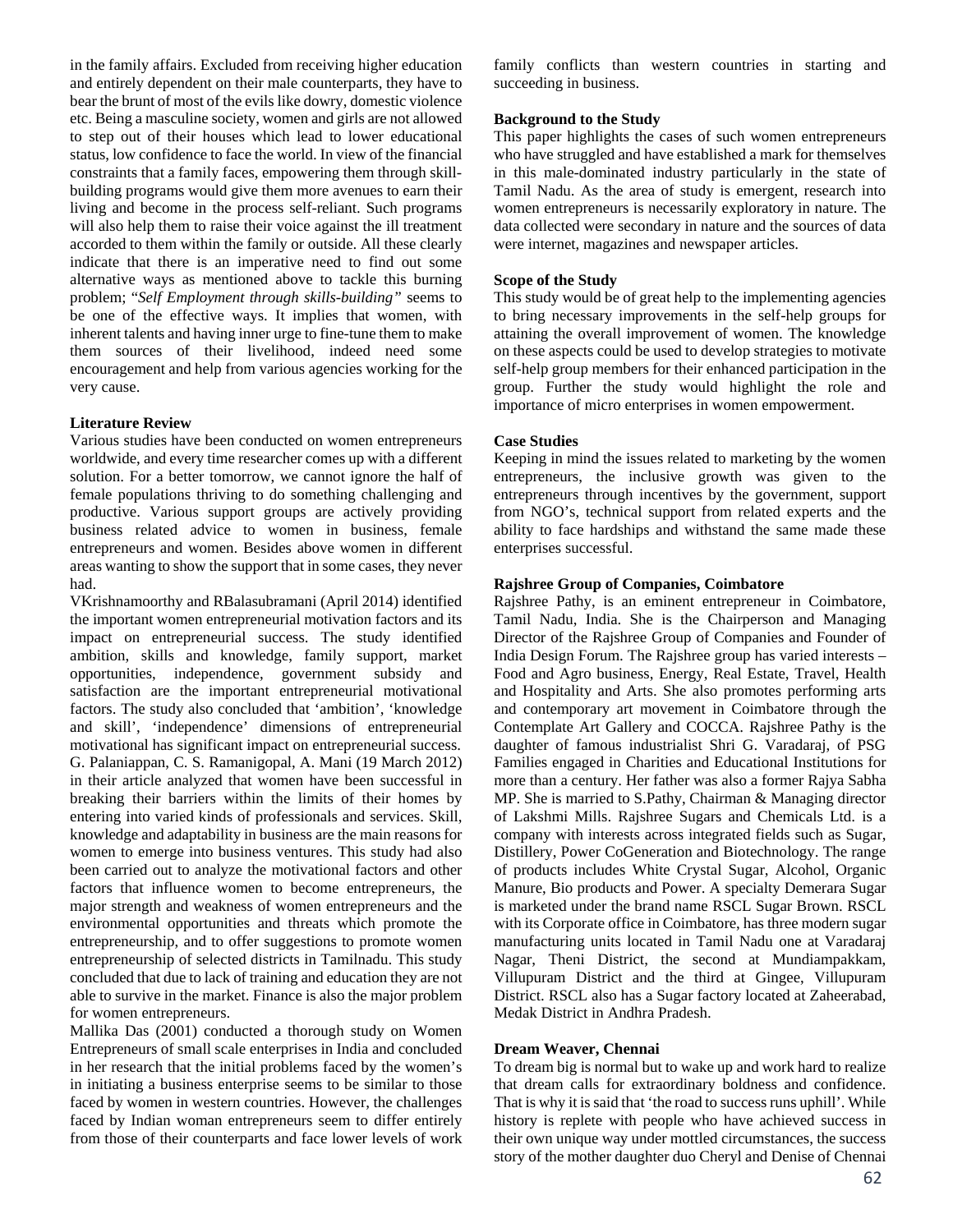is extraordinary. Based in Chennai, Dream Weaver produces biodegradable single use garments for hospitals and wellness clinics. Dream Weaver has entered a niche sector in a short span. It produces aprons, masks, undergarments and so on for spas and hospitals. Unusually, the company was started by a mother daughter duo with no business background and its workforce consists entirely of underprivileged women. Also, nobody else produces such garments in any of the southern states.

Denise Huffton, who founded Dream Weaver, got this idea when she was in the final year of her undergraduate course in business administration. At that time, Denise attended a friend's wedding where she noticed disposable napkins being used. She started exploring the possibility of using this nonwoven material for other purposes. She spent weeks listing products that could be used by spas, beauty salons and hospitals. Eventually, she identified aprons, caps and masks as products that would most likely be used. Denise was keen to ensure that personal hygiene did not come at the cost of pollution. The spun material that she came across at the wedding seemed the ideal choice since it was biodegradable. Today the net sales of the company from big clients are worth almost Rs. 2 lakh per month and the company has been able to have an annual turnover of Rs. 30 lakhs. It has become a leading producer of one time use disposable materials used in spas and beauty parlours such as mouth masks, disposable towels, napkins, paper bags, head caps, aprons, gowns, laundry bags etc.

So Dream Weavers had arrived on the scene and took deep roots to stay and flourish. In the last five years the company has been able to garner orders from more than 15 big companies and about 50 small companies are regular clients of Dream Weavers. The company then acquired import export license also and now has been able to sell its products beyond the frontiers of the country. The company's products are being exported to many countries like Dubai, Singapore, Malysia, Thailand and Australia. In Dubai Denise has been able to get clients like Chanakya which gave orders for them for manufacturing G-string panties, unisex panties etc. Denise is now based in Dubai most of the time as she is bent upon getting more clients and selling her products internationally on a wider scale.

## **Yanasoundary Manufactures, Kanchipuram**

About 70 per cent of India lives in villages with very poor or no electricity supply. Problems with electricity shortages are nothing new, but so far in 2013, Tamil Nadu has experienced the most severe shortage in all of India. Full of drive and passion, Yanasoundary in Kanchipuram engineering graduate and her friends turned their backs on career opportunities in the big city to startup a solar panel company in 2012. Mission is their alternative power to provide supply for rural towns and villages with their solar products.

So what does the quintessential college student in India envision for his/her career path? The picture often includes multi‑storey buildings where workers sit beneath tube lights, staring at screens in their cubicles. Yanasoundary is not average engineering graduate. Upon completion of her course in electronic engineering, she and a friend started up a solar panel company. "There are a lot of opportunities in the solar power field," she said. "People in other fields look for work in big companies, but we thought we would do something different and also provide a solution to the electricity crisis. So, using the latest technology, they started their own business". She was not only impressed by how innovative these young women are, but also by their decision to remain in their hometown instead of following the masses to a metropolis. And with the frequent power cuts in Tamil Nadu, people are eager to find alternative power sources.

Initially the team produces small solar panels for household/ day‑to‑day use (like powering fans or charging phones), lamps, and inverters for storing backup power. Since this is a small– scale business, Yanasoundary manufactures her products upon request. She receives an order, assembles the products, and sells them. They expand the business in order to increase production capacity and revenue as well as to create more job opportunities. The market interest is high for solar products, especially in rural towns and villages. However, Yanasoundary and her partners face tough challenges as they seek to grow beyond a microenterprise. The path to up scaling the company requires improvements in their production capacity and processes, sourcing of materials, more funds to pay for inventory, hiring a small direct sales team, and better marketing.

What she and her team have accomplished so far has given them a good learning platform. However, they realise that they need more help, so Yanasoundary and her colleagues applied to be part of the rural small business accelerator (SBA) programme led by Chilasa and its community‑based partner Action for Human Movement (AHM). The purpose of the SBA is to select the most promising micro‑enterprises with capable and motivated women entrepreneurs and help them develop into small growing businesses. The programme will give the young entrepreneurs access to growth finance, business mentoring, entrepreneurship training, financial management, organisational development and marketing support– this will be critical to their success. They will also have access to Chilasa's research and development (R&D) ecosystem to help with product development and innovation. With this kind of support, Yanasoundary believes she and her co-workers have every possibility to light up Tamil Nadu towns.

## **A 2 Decade Enterprises, Tuticorin**

The mud crab farming was started in 1992 by Mrs. Sussammal Nazareen and her group at Punnakyal village 20 km South of Tuticorin town. Mrs. Sussammal Nazareen is the first woman crab farmer who has been culturing crabs. for the last 15 years. She has education up to primary level. She is a leader of the local Women Self Help Group. She supports her group members and husband in crab farming activities. Mrs. Susammal Nazareen and her husband are pioneers in mud crab culture in ponds (both short term and long term). They are perhaps the longest standing crab farmers in the state. She also encourages the local farmers to take up crab culture in the village selflessly. Crab farming is being practiced in earthen ponds. Crab species *Scylla tranquebarica* is being cultured for about 9 months in a year. The culture is being done in a water spread area of 250 acres consisting of 25 ponds of varying sizes (0.1 to 1.0 ha) each with a depth of 2-6 ft. These ponds are actually frontier ponds, where seawater is passed through one pond after another and finally reaches the salt pans for salt production. Water crabs were purchased on the daily basis from Chennai and were transported to Tuticorin by train and by road.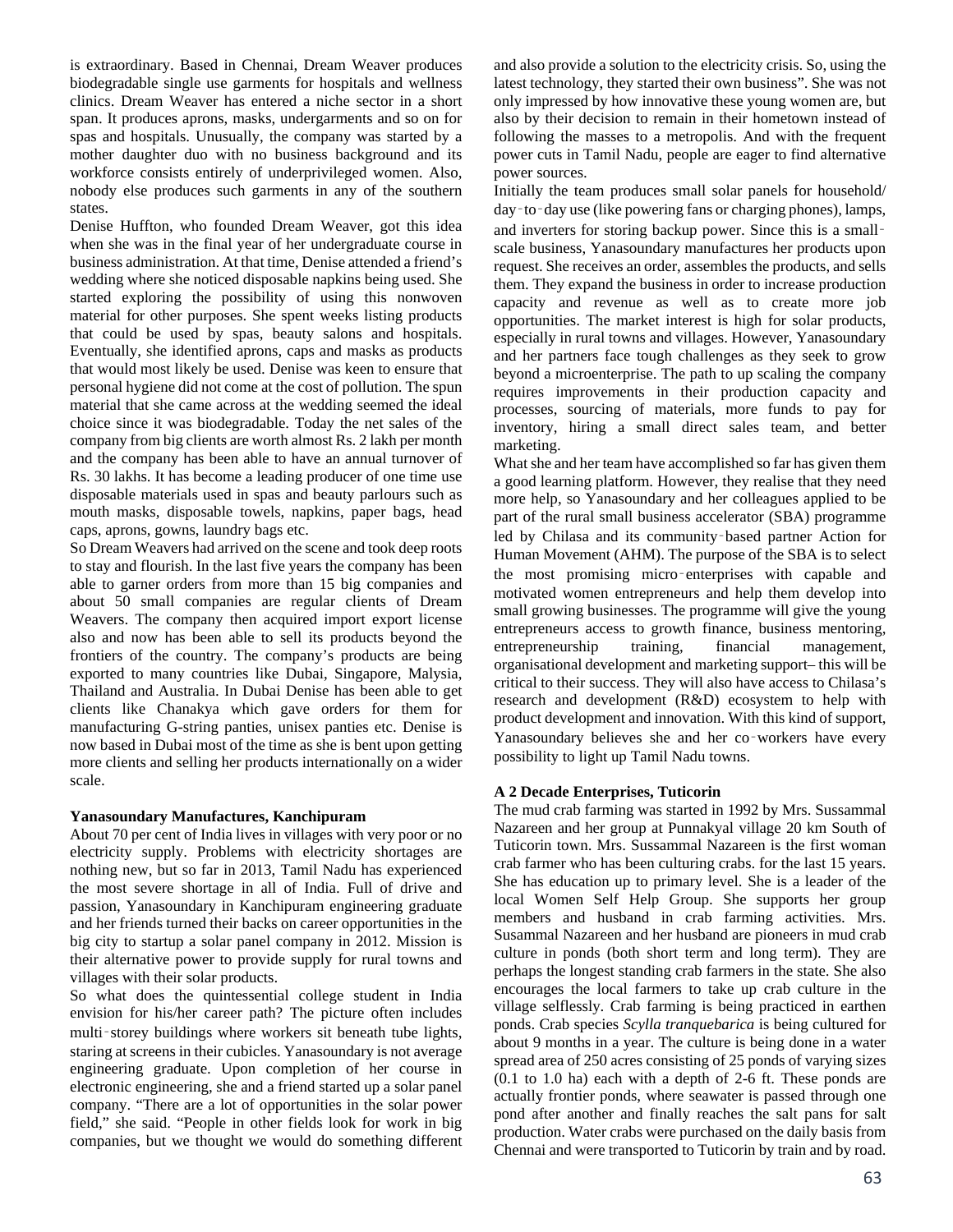Availability of water crabs is restricted during the months January to March. Water crabs with a size ranging from 50g - 750 g are stocked in each pond.

**Marketing:** Partial harvest is being carried out from April. Crab with an average weight of 800g and above will be collected from ponds by hand picking and are sold live to the exporters with high profit. Mrs. Sussammal Nazareen is versatile and has good traditional knowledge in crab farming and marketing. The most important observation is that Mrs. Sussammal Nazareen is a very bold lady operating alone on her farm without any fear. Sometimes when there is no transportation facility to move the crabs to the market, she herself carries them as head load to the nearby places. She also supervises her crab farm daily. Mrs. Susammal Nazareen, is a Jamsetji Tata National Virtual Academy (NVA) Fellowship awardee for the year 2007. She was awarded this fellowship by MSSRF nominated by CIBA, Chennai for her expertise in crab farming. Thus Mrs. Susammal Nazareen, plays a major role as a flag bearer of mud crab fattening by women in Tamil Nadu and is a role model in the village and plays a major part in community development.

## **Periyar Mud Crab Hatchery, Mugaiyur**, **Kancheepuram District**

Mrs. Tamilselvi Eraniyappan, is the manager in Periyar Mud Crab Hatchery, Mugaiyur, Cheiyur Taluk, Kancheepuram District, Tamil Nadu. Only women employees are exclusively employed in this hatchery and twenty women employees work under her supervision. She is educated only up to elementary level and possesses a strong expertise in hatchery management. She is having a strong expertise in seed production of fresh water prawns and hatchery production of mud crabs. She is having a good knowledge in brood stock maintenance, induced maturation, spawning / hatching, larval rearing, live-feed culture, post-larval rearing, maintenance of biological stock, seawater supply system, air-supply system, cleaning of brood stock and larval tanks and monitoring of water quality parameters.

She has her unique ways of establishing rapport among the poor and the rural youth and she gains their confidence by guiding them in generating reliable livelihood and income. Mrs. Tamilselvi Eraniyappan, is a Jamsetji Tata National Virtual Academy (NVA) Fellowship awardee for the year 2007. She was awarded this fellowship by MS. Swaminathan Research Foundation (MSSRF) nominated by Central Institute of Brackishwater Aquaculture (CIBA), Chennai for her expertise in hatchery managment. Mrs. Tamilselvi Eraniyappan, possess leadership qualities, good knowledge and experience in fresh water prawns and mud crab hatchery management.

## **Swarnalatha Shrimp Farm Unit, Papakoil, Nagapatinam District**

Mrs. R. Swarnalatha, Papakoil, Nagapatinam district, has BS.c (Home Science) graduate. She started shrimp farming in 1994. She has got expertise in shrimp farming and *Sea bass* farming since 1997. She also works as a consultant for other shrimp farms located in Papakoil, Nagapatinam and helps her husband as consultant for fish feed export. She basically belongs to an agricultural family. She could adapt to aquaculture without any difficulty and her aim is to support her husband in aquaculture activities. Her self interest and motivation given by family

members encouraged her to take up brackish water shrimp farming seriously. Shrimp seeds were purchased and Six lakhs seeds were stocked in her farm i.e. 1 lakh/ ha. For 6 hectares 3 tones of shrimps are harvested and therefore the total harvest / year are 6 tones. The harvested shrimps were sold to Liberty Sea Foods, Nila Sea Foods and Baby Marine Sea Foods.

There are fifteen men and three women workers working in the farm. The age group of labourers ranged from 25 – 40 years. The average experience among the labourers was more than10 years. The work done by the women labour in the farm was scrapping, pond preparation, weeding and hand picking. Social problems like poaching, labour problems and technical problems in the farms were also experienced. Thus, Mrs. R. Swarnalatha, is a pioneer in generating local employment and income. She is also a role model for shrimp farmers to bring forth their best in income earning activities.

## **Ornamental Fish Culture Unit, Chennai**

'Ornamental Fish Culture' is being practiced by 5 'Irrular' WSHGs at New Perungulathur, Chennai. Smt. D. Vijaya, is a ornamental fish farmer. She is a leader of 'Pournami' WSHGs. The traditional occupation of Smt. D. Vijaya and her group is catching snakes and rats. She has strived hard to bring in diversification in livelihood among her group by making them understand that they need not depend on the income earned by their husbands alone. Each day she and her group members work hard and have established an 'Ornamental Fish Culture unit' at New Perungulathur, Kancheepuram Dst. She and her group devotes most of their time in managing this unit. Six varieties of ornamental fishes are being cultured by Mrs. D. Vijaya and her group. The size of each fish is measured as M size, S size and MN size. The breeding time is 15 days. 200 fish is stocked / tank. The rate at which these fishes are sold ranges from Rs.2.00 – Rs. 450/- Fish traders from different places around Chennai come here to purchase these fishes.

Mrs. D. Vijaya**,** is the leader of 'Pournami' Irrular' tribal WSHGs, New Perungulathur, Kancheepuram Dt. TamilNadu. There are 15 women members in her group who are actively involved in 'Ornamental Fish Culture' at New Perungulathur, Kancheepuram Dist.. These WSHGs have undergone training at TANUVAS, Kattupakkam. They are being supported by TADCO, NGO. They have also received a bank loan of Rs.2,00,000/- from Swarna Jayanthi Self Employment Scheme. This group is a successful group. They have got good savings in the local commercial bank. The bank has also provided many loans to this group considering their prompt re-payment of the loan amount. They have also received 2 awards from the State Government for being a very successful WSHG. Mrs. D. Vijaya**,** is a 'Irrular' tribal woman who possesses expertise in ornamental fish culture. She has her unique way of establishing rapport among her WSHGs and ornamental fish marketing agents and gains their confidence to stock and supply ornamental fish to the retailers and wholesalers. She builds the capacity of the coastal WSHGs in ornamental fish culture. She started this WSHG with an aim to generate additional income for her and for the group members. Smt. D. Vijaya, plays as a role model to portray that, the SHG concept works as good model to improve the living standards of women and the community as a whole. She use unique for having identified ornamental fish culture since it is a new developing area of growth.